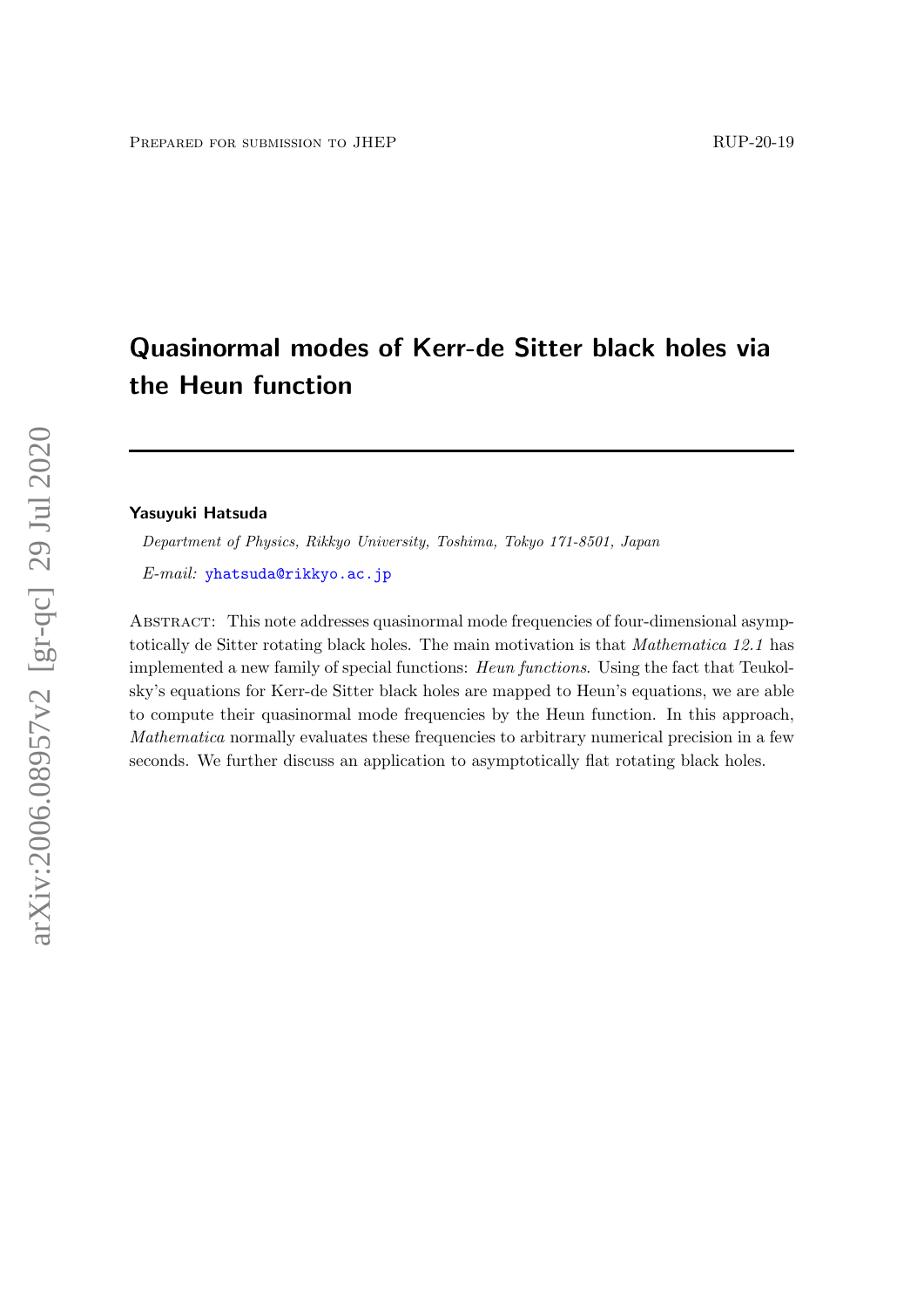# Contents

|           | 1 Motivations               |                |
|-----------|-----------------------------|----------------|
|           | 2 From Teukolsky to Heun    | $\bf{2}$       |
|           | Angular part<br>2.1         | $\overline{2}$ |
|           | Radial part<br>2.2          | $\overline{4}$ |
|           | 2.3 The Heun function       | $\overline{5}$ |
|           | 3 From Heun to QNMs         | 7              |
|           | 3.1 Schwarzschild-de Sitter | 7              |
|           | 3.2 Kerr-de Sitter          | 8              |
| 4 Remarks |                             | 9              |

## <span id="page-1-0"></span>1 Motivations

Recently, *Mathematica* has implemented a new class of special functions, known as *Heun* functions [\[1\]](#page-11-0). The Heun function is a solution to Heun's differential equation:

<span id="page-1-2"></span>
$$
y''(z) + \left(\frac{\gamma}{z} + \frac{\delta}{z-1} + \frac{\epsilon}{z-a}\right)y'(z) + \frac{\alpha\beta z - q}{z(z-1)(z-a)}y(z) = 0,\tag{1.1}
$$

where  $\gamma + \delta + \epsilon = \alpha + \beta + 1$ . Heun's equation is a second order Fuchsian differential equation with four singular points  $[2-4]$  $[2-4]$ . The Heun function is a generalization of the Gauss hypergeometric function, but has some significant differences. For instance, it has an additional parameter  $q$ , called an accessory parameter, which does not affect the charcteristic exponents at any singular point. Since the Heun function is much less familiar than the hypergeometric function, *Mathematica* did not have it for a long time.<sup>[1](#page-1-1)</sup>

Motivated by this great update, we apply this special function to black hole physics. For other possible applications, see [\[8,](#page-11-3) [9\]](#page-11-4) for instance. The idea is very simple. It is known that both angular and radial Teukolsky equations [\[10\]](#page-11-5) for Kerr (anti-)de Sitter black holes are mapped to Heun's differential equations [\[11\]](#page-11-6). Their solutions are expressed by the Heun function. Using them, we compute quasinormal mode (QNM) frequencies as well as generalized spin-weighted spheroidal eigenvalues.

The QNM problem for the Kerr- $(A)dS<sub>4</sub>$  black holes has a great advantage. Since all the singular points in Heun's equation are regular, these are all equivalent. If one constructs local solutions at a certain singular point, one can use them in the construction of local solutions at the other singular points by symmetry. In fact, it is well-known that all the local

<span id="page-1-1"></span><sup>&</sup>lt;sup>1</sup>It seems that *Maple* had already implemented it [\[5,](#page-11-7) [6\]](#page-11-8). Unfortunately the author has never used *Maple*. We were also informed that a numerical code in GNU Octave is publicly available [\[7\]](#page-11-9).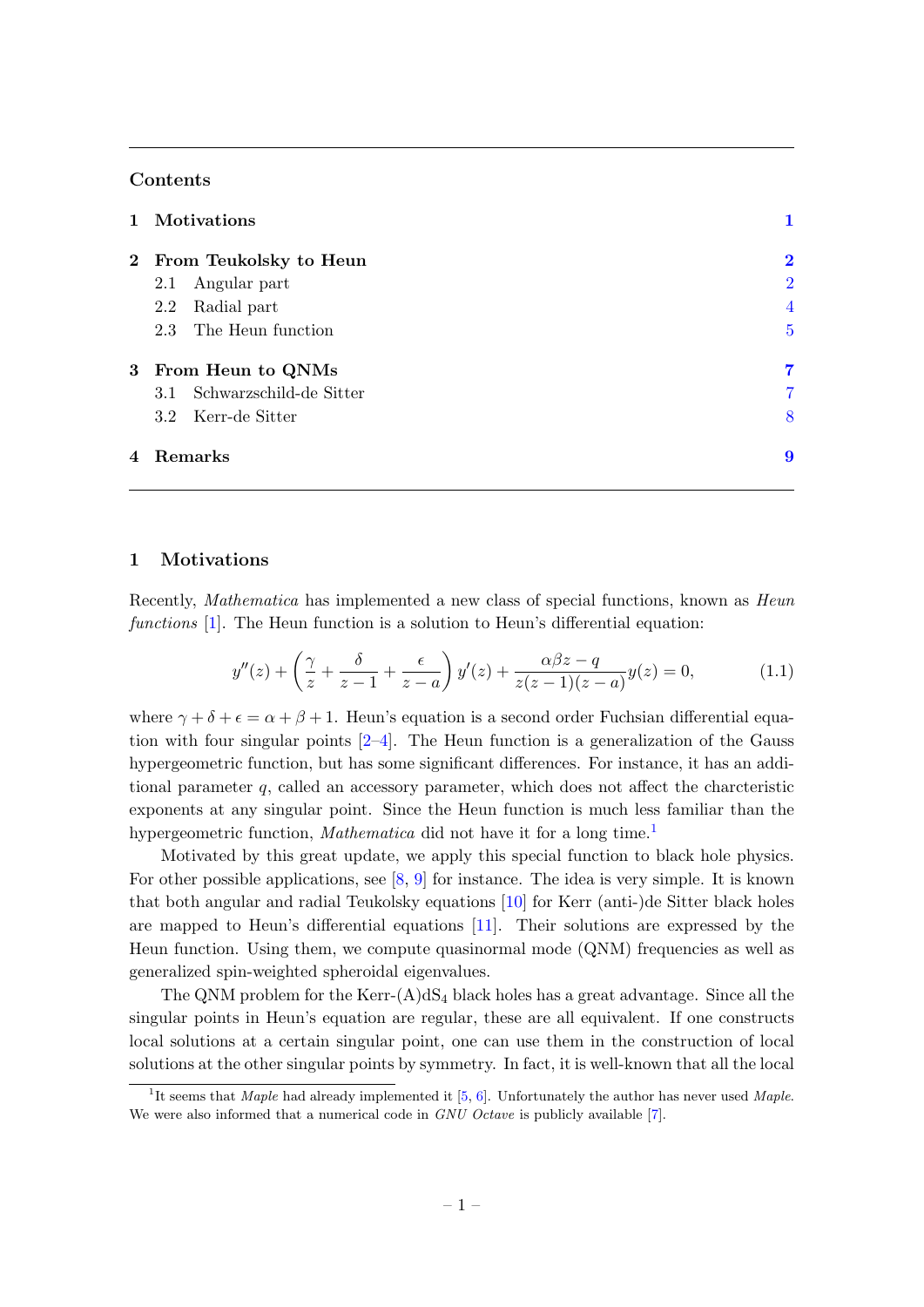solutions in Heun's equation can be expressed in terms of the same (local) Heun function,<sup>[2](#page-2-2)</sup> as is so in the hypergeometric differential equation. This nice property, however, is lost if one considers asymptotically flat geometries. In these cases, two regular singular points get confluent, and result in an irregular singular point. Connection problems between a regular singular point and an irregular singular point are more difficult in general. One needs to modify the argument here for such problems  $[6, 13]$  $[6, 13]$  $[6, 13]$ . We will be back to this issue in the concluding section.

We explicitly construct local solutions to the Teukolsky equation for the Kerr-dS<sub>4</sub> black holes, and use them to determine the QNM frequencies. We use the standard Wronskian method to do so. It is easy to put all the computations on Mathematica, and our simple program provides the QNM frequencies very rapidly (in a few seconds) and precisely (up to any digits). We do them for the Schwarzschild-dS and Kerr-dS cases. All the obtained results are consistent with available data in the literature.

Implementation. The reader finds a sample *Mathematica* notebook in arXiv. This program works only in Mathematica 12.1 (or later). All the numerical data in this note are simply generated by this program.

### <span id="page-2-0"></span>2 From Teukolsky to Heun

Since our purpose is merely to show an efficiency of the Heun function in Mathematica, we do not discuss perturbations of the Kerr- $(A)dS$  black holes. We start our argument with the Teukolsky equation for such black holes [\[11,](#page-11-6) [14,](#page-12-0) [15\]](#page-12-1). The Kerr- $(A)dS_4$  black holes have three independent parameters: mass  $M$ , angular momentum per unit mass  $a$  and the cosmological constant Λ. For later convenience, we define a new parameter by

$$
\alpha = \frac{\Lambda a^2}{3}.\tag{2.1}
$$

To fix our convention, let us write the metric of the Kerr- $(A)dS<sub>4</sub>$  black holes in the Boyer-Lindquist coordinates:

$$
ds^{2} = -\frac{\Delta_{r}}{(1+\alpha)^{2}\rho^{2}}(dt - a\sin^{2}\theta d\phi)^{2} + \frac{\Delta_{\theta}\sin^{2}\theta}{(1+\alpha)^{2}\rho^{2}}[adt - (r^{2} + a^{2})d\phi]^{2} + \frac{\rho^{2}}{\Delta_{r}}dr^{2} + \frac{\rho^{2}}{\Delta_{\theta}}d\theta^{2},
$$
\n(2.2)

where  $\rho^2 = r^2 + a^2 \cos^2 \theta$  and

$$
\Delta_r = (r^2 + a^2) \left( 1 - \frac{\Lambda}{3} r^2 \right) - 2Mr, \qquad \Delta_\theta = 1 + \alpha \cos^2 \theta. \tag{2.3}
$$

# <span id="page-2-1"></span>2.1 Angular part

We basically follow the convention in [\[11\]](#page-11-6). The Teukolsky equation is separated into the angular and the radial equations. The angular Teukolsky equation is given by eq. (3.1) in

<span id="page-2-2"></span><sup>&</sup>lt;sup>2</sup>There are a huge number of symmetries among the local solutions [\[12\]](#page-11-11). It is unclear for us what such symmetries imply for black hole physiscs.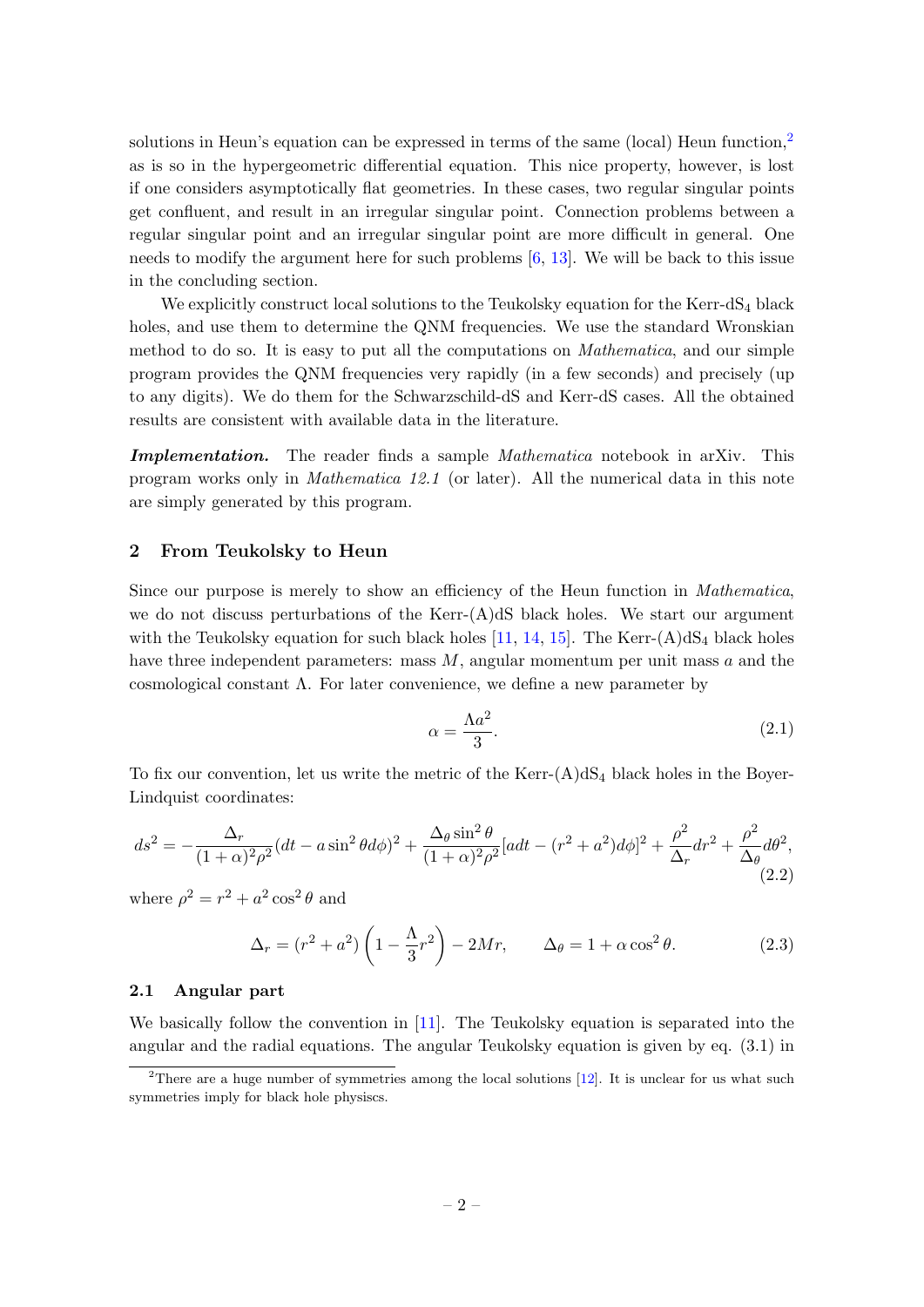[\[11\]](#page-11-6). We rewrite it as a more compact form:

<span id="page-3-0"></span>
$$
\left[\frac{d}{dx}(1+\alpha x^2)(1-x^2)\frac{d}{dx} + \lambda - s(1-\alpha) - 2\alpha x^2 + \frac{(1+\alpha)^2}{1+\alpha x^2}\left(c^2x^2 - 2csx - c^2 + 2cm + \frac{4\alpha}{1+\alpha}smx - \frac{(m+sx)^2}{1-x^2}\right)\right]S(x) = 0,
$$
\n(2.4)

where  $x = \cos \theta$ , s is a spin-weight of a perturbing field, m is an azimuthal number and  $c = a\omega$  with frequency  $\omega$ .  $\lambda$  is a separation constant, which is determined by a requirement of the regularity for  $S(x)$  both at  $x = \pm 1$ . We will show that this two-point boundary value problem is solved by the Heun function.

In the flat limit  $\Lambda \to 0$  (i.e.,  $\alpha \to 0$ ), the angular equation [\(2.4\)](#page-3-0) reduces to the so-called spin-weighted spheroidal equation  $[10]$ . The relation to the original separation constant A in [\[10\]](#page-11-5) is  $\lambda|_{\alpha=0} = A + 2s - 2cm + c^2$ . Even in this case, the eigenvalue is not known analytically.<sup>[3](#page-3-1)</sup> If taking a further limit  $a \to 0$ , then  $\lambda \to \ell(\ell + 1) - s(s - 1)$  with multipole number  $\ell$ .

If we take the spinless limit  $a \to 0$  first with  $\omega$  and  $\Lambda$  fixed (i.e.,  $c \to 0$  and  $\alpha \to 0$ ), then the reduced equation does not contain Λ. Therefore we conclude  $\lambda|_{a=0} = \ell(\ell+1)-s(s-1)$ .

At first glance, the differential equation [\(2.4\)](#page-3-0) has five regular singular points at  $x =$  $\pm 1, \pm i/\sqrt{\alpha}, \infty$ . However the infinity point turns out to be a removable singularity. Its characteristic exponents are −1 and 0, and moreover the corresponding two Frobenius solutions have no logarithmic singularities. As a consequence, it is removed by a proper transformation of  $S(x)$ . The angular differential equation finally leads to Heun's differential equation. This surprising fact was first shown in [\[11\]](#page-11-6). We follow their argument. To see the relation, we first match locations of the singular points. This is done by a Möbius transformation:[4](#page-3-2)

$$
z = \frac{(1 - i/\sqrt{\alpha})(x+1)}{2(x - i/\sqrt{\alpha})}.
$$
\n(2.5)

In this transformation,  $x = -1, 1, -i/\sqrt{\alpha}, i/\sqrt{\alpha}, \infty$  are mapped into  $z = 0, 1, z_a, \infty, z_\infty$ , respectively, where

$$
z_a := -\frac{(1 - i/\sqrt{\alpha})^2}{4i/\sqrt{\alpha}}, \qquad z_\infty := \frac{1 - i/\sqrt{\alpha}}{2}.
$$
 (2.6)

We next perform the following transformation of  $S(x)$ :

$$
S(x) = z^{A_1}(z-1)^{A_2}(z-z_a)^{A_3}(z-z_\infty)y_a(z), \qquad (2.7)
$$

where

$$
A_1 = \frac{m-s}{2}, \qquad A_2 = -\frac{m+s}{2}, \qquad A_3 = \frac{i}{2} \left( \frac{1+\alpha}{\sqrt{\alpha}} c - m\sqrt{\alpha} - is \right). \tag{2.8}
$$

<span id="page-3-1"></span><sup>&</sup>lt;sup>3</sup>Very recently, Aminov, Grassi and the author conjectured its analytic expression in terms of a special function in an  $\mathcal{N} = 2$  SU(2) supersymmetric QCD [\[16\]](#page-12-2).

<span id="page-3-2"></span> $4$ There are  $4!$  possible Möbius transformations. We take one of them so that our interested boundary condition is imposed at  $z = 0$  and  $z = 1$ .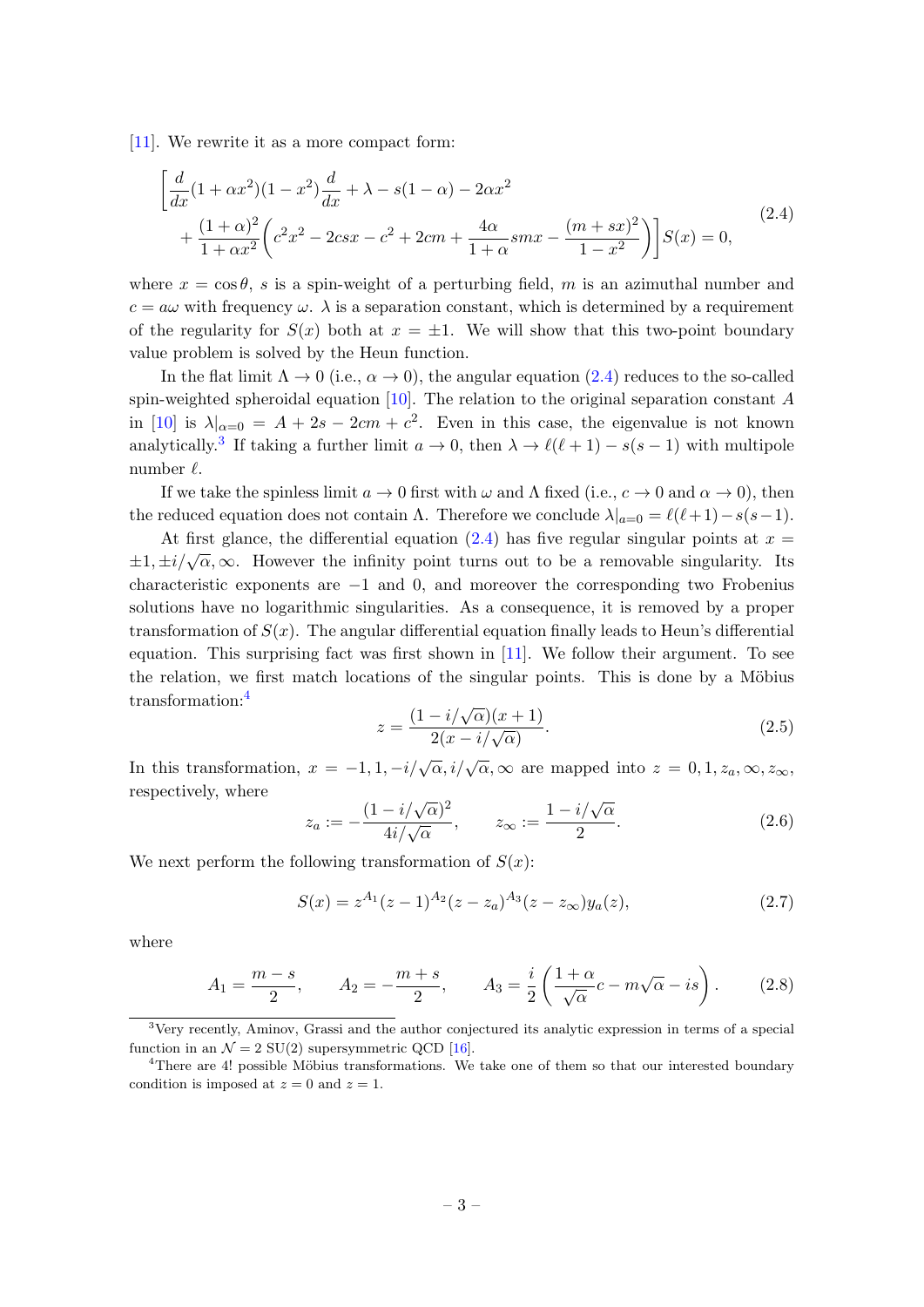The new function  $y_a(z)$  now satisfies

<span id="page-4-1"></span>
$$
y''_a(z) + \left(\frac{2A_1 + 1}{z} + \frac{2A_2 + 1}{z - 1} + \frac{2A_3 + 1}{z - z_a}\right)y'_a(z) + \frac{\rho_+ \rho_- z + u}{z(z - 1)(z - z_a)}y_a(z) = 0,\tag{2.9}
$$

where

$$
\rho_{+} = 1, \qquad \rho_{-} = 1 - s - im\sqrt{\alpha} + ic\left(\sqrt{\alpha} + \frac{1}{\sqrt{\alpha}}\right),
$$

$$
u = -\left[\frac{i\lambda}{4\sqrt{\alpha}} + \frac{1}{2} + A_1 + \left(m + \frac{1}{2}\right)(A_3 - A_3^*)\right].
$$
(2.10)

Here a 'conjugate'  $A_3^*$  is obtained by replacing i in  $A_3$  by  $-i$ . Now the point  $z = z_{\infty}$  is not a singular point as expected. Note that there is a relation:  $(2A_1+1)+(2A_2+1)+(2A_3+1)$  =  $\rho_+ + \rho_- + 1$ . Therefore the differential equation [\(2.9\)](#page-4-1) is indeed Heun's differential equation whose solutions are discussed later.

## <span id="page-4-0"></span>2.2 Radial part

The radial Teukolsky equation is more complicated. It is given by  $5$ 

<span id="page-4-3"></span>
$$
\left[\Delta_r^{-s} \frac{d}{dr} \Delta_r^{s+1} \frac{d}{dr} + \frac{(1+\alpha)^2 K^2 - is(1+\alpha) K \Delta_r'}{\Delta_r} + 4is(1+\alpha)\omega r -\frac{2\alpha}{a^2} (s+1)(2s+1)r^2 + 2s(1-\alpha) - \lambda \right] R(r) = 0,
$$
\n(2.11)

where

$$
K(r) = \omega(r^2 + a^2) - am.
$$
 (2.12)

For the de Sitter black holes,  $\Delta_r = 0$  has four real roots. We label these roots  $r_{\pm}$  and  $r'_{\pm}$ so that  $r'_{-} < r_{-} < r'_{+}$ . As in the angular case, the radial Tuekolsky equation has five regular singular points  $r = r_{\pm}, r'_{\pm}, \infty$ , but the singularity at infinity is apparent and removable. To go to Heun's world, we need a non-trivial transformation. We do a Möbius transformation:

$$
z = \frac{(r'_+ - r_-)(r - r_+)}{(r'_+ - r_+)(r - r_-)}.
$$
\n(2.13)

After it, the five points are mapped as

$$
(r_+, r'_+, r_-, r'_-, \infty) \to (0, 1, \infty, z_r, z_\infty),
$$
\n(2.14)

where

$$
z_r := \frac{(r'_+ - r_-)(r'_- - r_+)}{(r'_+ - r_+)(r'_- - r_-)}, \qquad z_\infty := \frac{r'_+ - r_-}{r'_+ - r_+}.
$$
\n(2.15)

Note that  $z_r > 1$  for the Kerr-dS black holes. Following [\[11\]](#page-11-6), we further transform

$$
R(r) = z^{B_1}(z-1)^{B_2}(z-z_r)^{B_3}(z-z_\infty)^{2s+1}y_r(z),
$$
\n(2.16)

<span id="page-4-2"></span><sup>&</sup>lt;sup>5</sup>There seems a small misprint in eq.  $(4.3)$  in  $[14]$ . We have fixed it, following  $[11]$ . It is consistent with [\[15,](#page-12-1) [17\]](#page-12-3) after matching the conventions.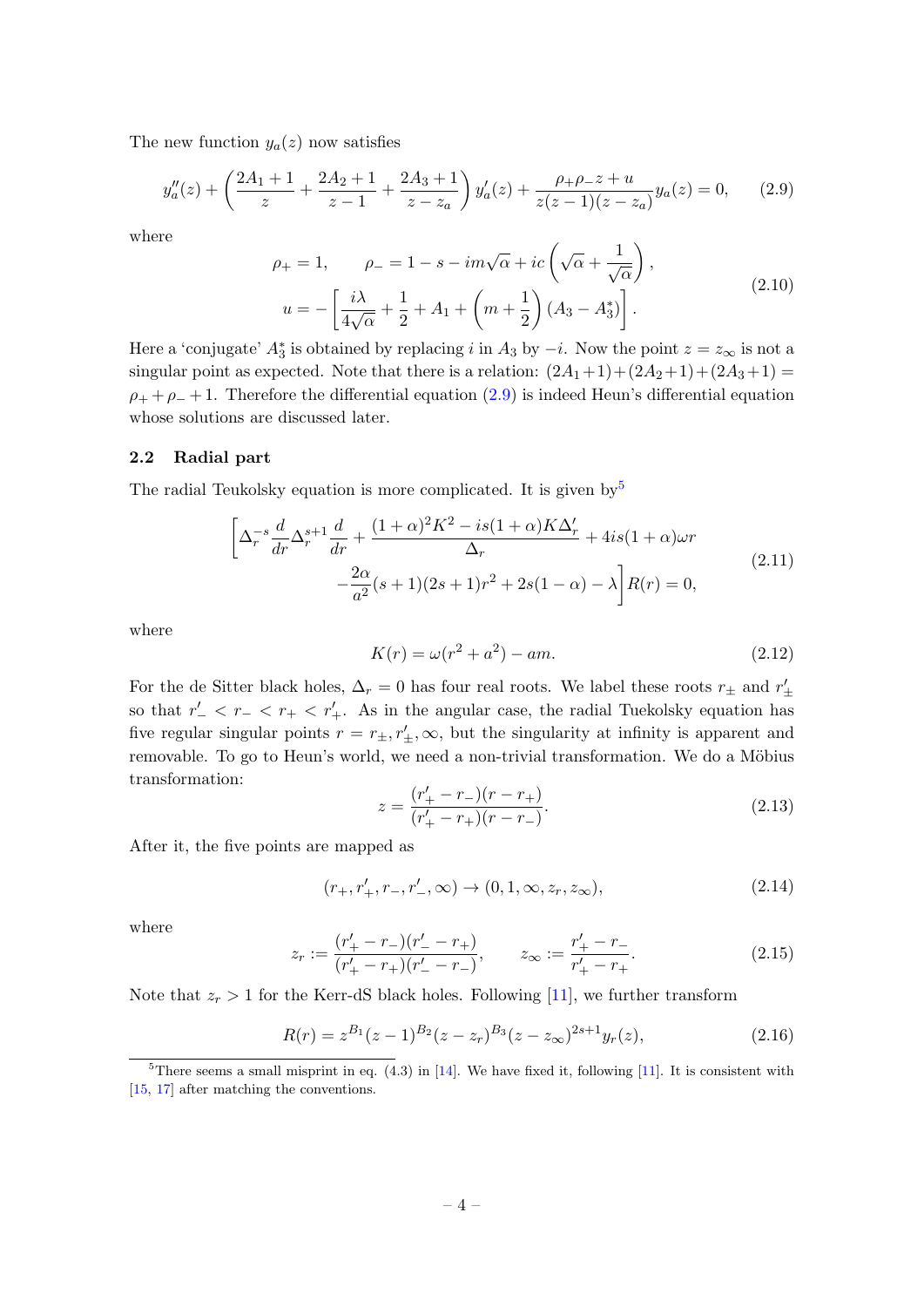where

<span id="page-5-3"></span>
$$
B_1 = \frac{i(1+\alpha)K(r_+)}{\Delta'_r(r_+)}, \quad B_2 = \frac{i(1+\alpha)K(r'_+)}{\Delta'_r(r'_+)}, \quad B_3 = \frac{i(1+\alpha)K(r'_-)}{\Delta'_r(r'_-)}.
$$
(2.17)

Then, we finally obtain the following equation:

<span id="page-5-1"></span>
$$
y_r''(z) + \left(\frac{2B_1 + s + 1}{z} + \frac{2B_2 + s + 1}{z - 1} + \frac{2B_3 + s + 1}{z - z_r}\right)y_r'(z) + \frac{\sigma_+ \sigma_- z + v}{z(z - 1)(z - z_r)}y_r(z) = 0,
$$
\n(2.18)

where

<span id="page-5-4"></span>
$$
\sigma_{+} = 2s + 1, \qquad \sigma_{-} = s + 1 - \frac{2i(1+\alpha)K(r_{-})}{\Delta'_{r}(r_{-})}, \tag{2.19}
$$

and

<span id="page-5-5"></span>
$$
v = \frac{(1+s)(1+2s)r'_-}{r_- - r'_-} + \frac{3\lambda - 2s(3-a^2\Lambda) + \Lambda(1+s)(1+2s)r_+(r_+ + r'_+)}{\Lambda(r_- - r'_-)(r_+ - r'_+)} -\frac{2i(1+2s)(3+a^2\Lambda)(r_+r_-\omega + a^2\omega - am)}{\Lambda(r_- - r'_-)(r_- - r_+)(r_+ - r'_+)}.
$$
\n(2.20)

The expression of v looks much simpler than that in [\[11\]](#page-11-6) for  $Q = 0$ . Note that to derive [\(2.18\)](#page-5-1), we do not need explicit forms of  $r_{\pm}$ ,  $r'_{\pm}$  in terms of M, a and  $\Lambda$ . We have used a trivial relation  $r_+ + r_+' + r_- + r_-' = 0$  and the following nice identity:

$$
\frac{K(r_{+})}{\Delta'_{r}(r_{+})} + \frac{K(r'_{+})}{\Delta'_{r}(r'_{+})} + \frac{K(r_{-})}{\Delta'_{r}(r_{-})} + \frac{K(r'_{-})}{\Delta'_{r}(r'_{-})} = 0.
$$
\n(2.21)

Again the equation [\(2.18\)](#page-5-1) is Heun's equation.

## <span id="page-5-0"></span>2.3 The Heun function

In the previous subsections we showed that the Teukolsky equations  $(2.4)$  and  $(2.11)$  are transformed into Heun's differential equations [\(2.9\)](#page-4-1) and [\(2.18\)](#page-5-1), respectively. Here we look at their local solutions at singular points.

Let us consider Heun's equation  $(1.1)$ . There are a few conflicts of letters in the previous subsections, but they will cause no confusions. As already mentioned, Heun's equation has four regular singular points at  $z = 0, 1, a, \infty$ . For each point, we can construct Frobenius solutions. They are convergent inside a circle, whose radius is generically determined by the distance from the nearest singularity. Since the exponents at  $z = 0$  are 0 and  $1 - \gamma$ , let  $H\ell(a, q; \alpha, \beta, \gamma, \delta; z)$  be the regular solution at  $z = 0$ . We normalize it as

<span id="page-5-2"></span>
$$
H\ell(a, q; \alpha, \beta, \gamma, \delta; 0) = 1.
$$
\n(2.22)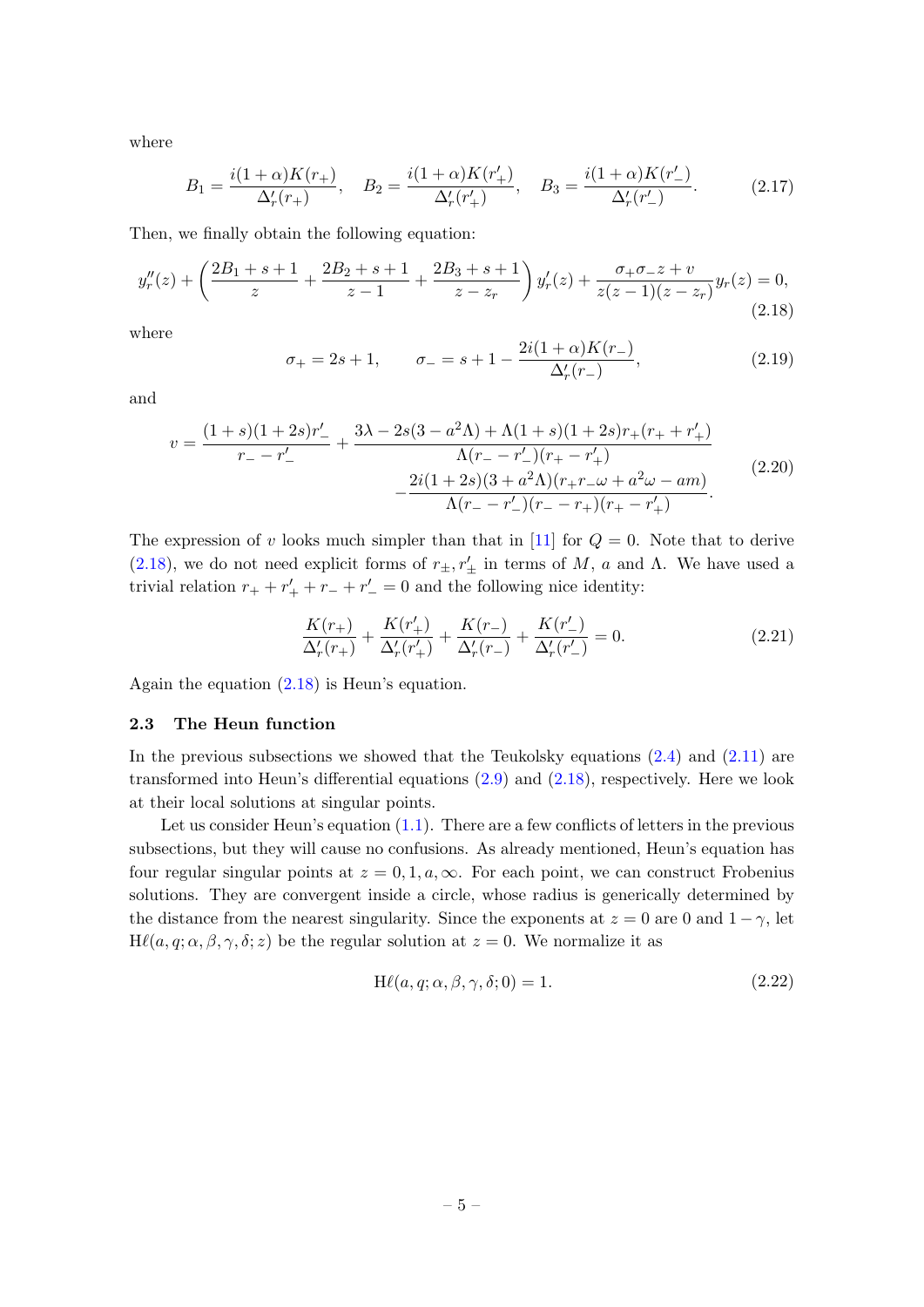We refer to this local solution as the Heun function.<sup>[6](#page-6-0)</sup> It turns out that the two solutions at  $z = 0$  are given by [\[4\]](#page-11-2),

<span id="page-6-1"></span>
$$
y_{01}(z) = \mathrm{H}\ell(a, q; \alpha, \beta, \gamma, \delta; z),
$$
  
\n
$$
y_{02}(z) = z^{1-\gamma} \mathrm{H}\ell(a, (a\delta + \epsilon)(1-\gamma) + q; \alpha + 1 - \gamma, \beta + 1 - \gamma, 2 - \gamma, \delta; z).
$$
\n(2.23)

Unless  $\gamma$  is an integer, these two are independent. Since in our application, the singular point  $z = a$  is always located outside the unit cirecle:  $|a| > 1$ , the radius of convergence of these local solutions is unity in general.

Similarly, two solutions at  $z = 1$  are given by

$$
y_{11}(z) = \text{H}\ell(1 - a, \alpha\beta - q; \alpha, \beta, \delta, \gamma; 1 - z),
$$
  
\n
$$
y_{12}(z) = (1 - z)^{1 - \delta}
$$
  
\n
$$
\times \text{H}\ell(1 - a, ((1 - a)\gamma + \epsilon)(1 - \delta) + \alpha\beta - q; \alpha + 1 - \delta, \beta + 1 - \delta, 2 - \delta, \gamma; 1 - z).
$$
\n(2.24)

The other solutions near  $z = a$  and  $z = \infty$  can be also expressed in terms of H $\ell$ . They are not needed in our analysis.

In two-point boundary value problems between  $z = 0$  and  $z = 1$ , it is useful to consider connection relations among the local solutions in different domains. Let us write them as

<span id="page-6-3"></span><span id="page-6-2"></span>
$$
y_{01}(z) = C_{11}y_{11}(z) + C_{12}y_{12}(z),
$$
  
\n
$$
y_{02}(z) = C_{21}y_{11}(z) + C_{22}y_{12}(z),
$$
\n(2.25)

where we have assumed that the solutions  $y_{11}(z)$  and  $y_{12}(z)$  are linearly independent. In the angular eigenvalue problem, this assumption is often violated. Nevertheless the Wronskian method still works.

To our knowledge, unlike the hypergeometric function, no analytically explicit representations of the connection coefficients  $C_{ij}$  are known for the Heun solutions. However, formally these are represented by Wronskians of local solutions, for instance,  $C_{12}$  =  $W[y_{01}, y_{11}]/W[y_{12}, y_{11}]$  etc. Therefore, if we know the local solutions, we can evaluate the connection coefficients. This point has just become doable in the recent update of Mathematica.

In *Mathematica*, the Heun function [\[1\]](#page-11-0) is implemented as

$$
\text{HeunG}\left[\mathbf{a}, \mathbf{q}, \alpha, \beta, \gamma, \delta, \mathbf{z}\right].\tag{2.26}
$$

Recall that  $\epsilon = 1 + \alpha + \beta - \gamma - \delta$  is not an independent parameter. The function 'HeunG' satisfies Heun's differential equation  $(1.1)$  and has the same normalization  $(2.22)$ . Therefore locally 'HeunG' is exactly the same as  $H\ell$ . Globally 'HeunG' gives analytic continuation of  $H\ell$ . Though sometimes multi-valuedness causes a problem in numerical computations, all our computations are done inside the convergence circle. There is no multi-value problem.

<span id="page-6-0"></span> $6A$  technical remark: The term "Heun function" has different meanings in the literature. In [\[2\]](#page-11-1) this term is used for a solution that is analytic at two singular points. That is, it is a solution satisfying a two-point boundary condition. This condition requires a continued fraction equation for the accessory parameter [\[2\]](#page-11-1), which is compared with Leaver's approach [\[18\]](#page-12-4) in black hole perturbations. This terminology seems standard. In Mathematica, the same term seems to mean the regular solution at the origin, which is called merely a local solution in [\[2\]](#page-11-1). In this note, we will use it in the latter sense for simplicity though it is not conventional.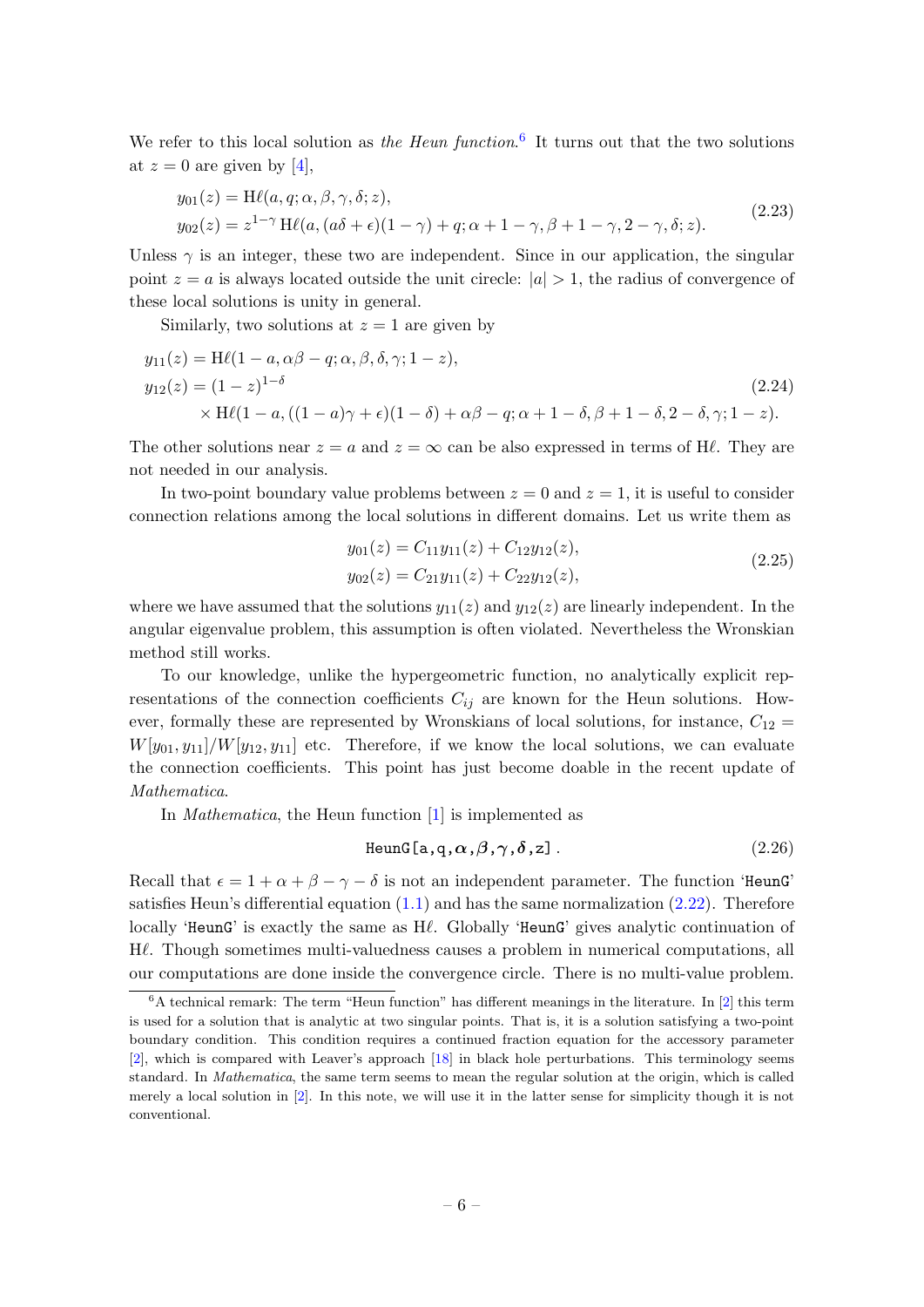#### <span id="page-7-0"></span>3 From Heun to QNMs

We are ready to apply the Heun function to the computations of the QNM frequencies of the Kerr-d $S_4$  black holes.

#### <span id="page-7-1"></span>3.1 Schwarzschild-de Sitter

As a warm-up, we begin with non-rotating asymptotically  $dS_4$  black holes. In the nonrotating cases, the angular problem is trivialized, and we have

$$
\lambda|_{a=0} = \ell(\ell+1) - s(s-1). \tag{3.1}
$$

We can take the limit  $a \to 0$  smoothly in [\(2.17\)](#page-5-3), [\(2.19\)](#page-5-4) and [\(2.20\)](#page-5-5). Also, for  $a = 0$ , the inner horizon is always at  $r_-=0$ .

Now two solutions near the event horizon  $z = 0$   $(r = r_+)$  are given by [\(2.23\)](#page-6-1) with the identification

<span id="page-7-2"></span>
$$
a = z_r
$$
,  $q = -v$ ,  $\alpha = \sigma_+$ ,  $\beta = \sigma_-$ ,  
\n $\gamma = 2B_1 + s + 1$ ,  $\delta = 2B_2 + s + 1$ ,  $\epsilon = 2B_3 + s + 1$ . (3.2)

Similarly, the solutions near the de Sitter horizon  $z = 1$   $(r = r'_{+})$  are given by [\(2.24\)](#page-6-2) with the same correspondence.

To compute the QNM frequencies, we have to see asymptotic behaviors. Near  $z = 0$ , the two solutions behave as  $y_{01} \sim z^0$ ,  $y_{02} \sim z^{1-\gamma}$ . Therefore the original radial eigenfunctions show

$$
R_{01}(r) := z^{B_1}(z-1)^{B_2}(z-z_r)^{B_3}(z-z_\infty)^{2s+1}y_{01}(z) \sim (r-r_+)^{i\omega r_+^2/\Delta'_r(r_+)},
$$
  
\n
$$
R_{02}(r) := z^{B_1}(z-1)^{B_2}(z-z_r)^{B_3}(z-z_\infty)^{2s+1}y_{02}(z) \sim (r-r_+)^{-s-i\omega r_+^2/\Delta'_r(r_+)}.
$$
\n(3.3)

We conclude that in our convention  $R_{02}(r)$  satisfies the QNM boundary condition at the event horizon. Similarly, near  $z = 1$ , we have

$$
R_{11}(r) := z^{B_1}(z-1)^{B_2}(z-z_r)^{B_3}(z-z_\infty)^{2s+1}y_{11}(z) \sim (r'_+ - r)^{i\omega r'_+{}^2/\Delta'_r(r'_+)},
$$
  
\n
$$
R_{12}(r) := z^{B_1}(z-1)^{B_2}(z-z_r)^{B_3}(z-z_\infty)^{2s+1}y_{12}(z) \sim (r'_+ - r)^{-s-i\omega r'_+{}^2/\Delta'_r(r'_+)}.
$$
\n(3.4)

Therefore  $R_{11}(r)$  is a preferred solution. The QNM boundary condition then requires  $C_{22} = 0$  in [\(2.25\)](#page-6-3). This leads to the vanishing condition of the Wronskian:

$$
C_{22}(\omega) = \frac{W[y_{02}, y_{11}]}{W[y_{12}, y_{11}]} = 0.
$$
\n(3.5)

In the evaluation of the Wronskian, we choose a value of  $z$  so that it is located in both convergence circles at  $z = 0$  and  $z = 1$ . Typically  $z = 1/2$  is a good point for this purpose. The ratio of the Wronskian is independent of z. Solving this equation, we get the QNM frequencies  $\omega$ .

For given  $(M, \Lambda)$  and  $(s, \ell)$ , we compute all the quantities in [\(3.2\)](#page-7-2), and evaluate the Wronskian as a function of  $\omega$  by using 'HeunG.' The result for  $(s, \ell) = (2, 2)$  is shown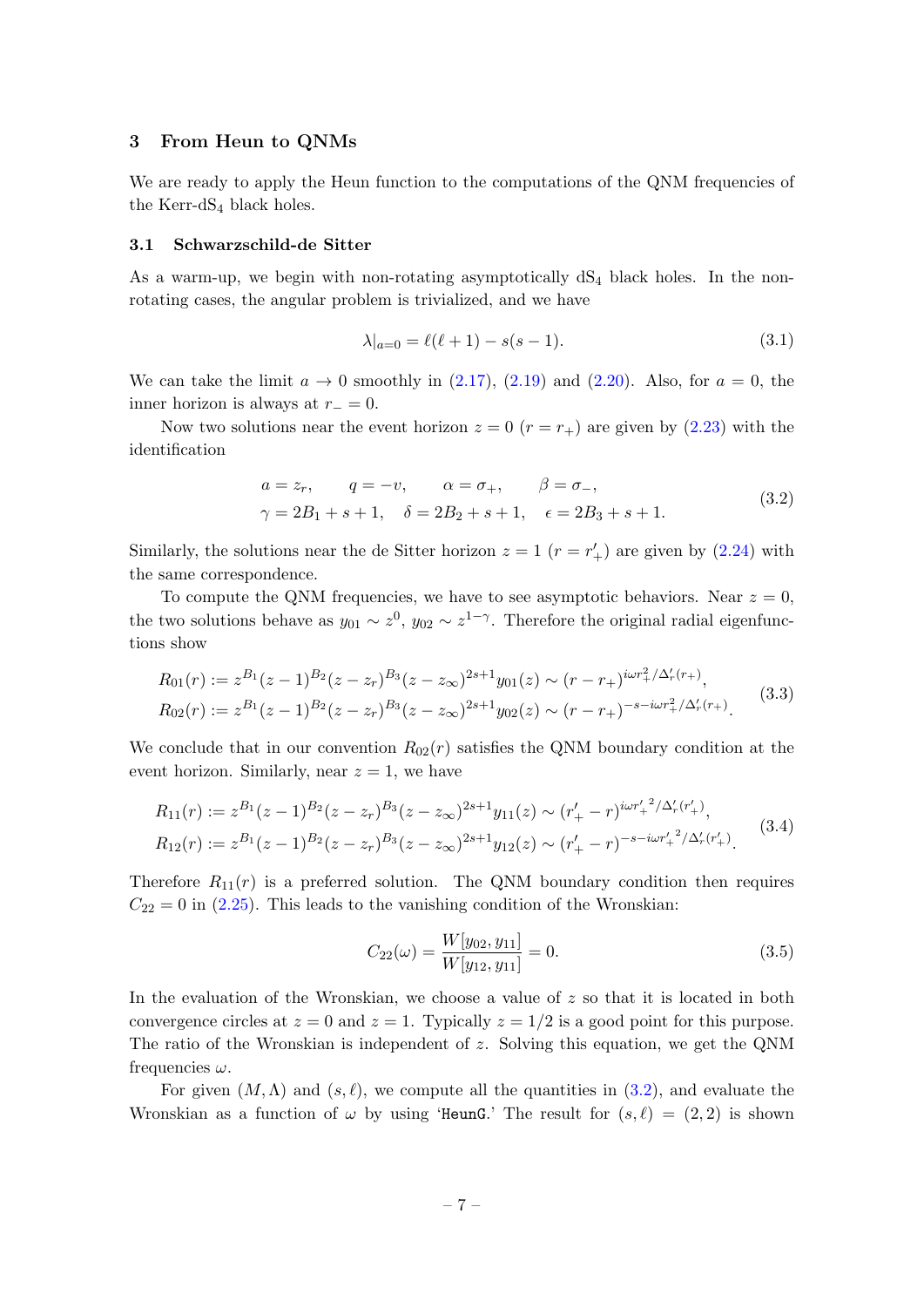<span id="page-8-1"></span>**Table 1.** The quasinormal mode frequencies of the Schwarzschild  $dS_4$  black holes for  $(s, \ell) = (2, 2)$ . We show the results for the lowest and next lowest overtone modes. They are compared with tables in [\[21\]](#page-12-5).

| $M^2\Lambda$ | $M\omega_0$                        | $M\omega_1$                        |
|--------------|------------------------------------|------------------------------------|
| 0.02         | $0.33839142759 - 0.08175644548i$   | $0.31875866800 - 0.24919663091i$   |
| 0.04         | $0.29889472383 - 0.07329667837i$   | $0.28584093744 - 0.22172414818i$   |
| 0.06         | $0.25328922296 - 0.06304252803i$   | $0.24574199932 - 0.18979104298i$   |
| 0.08         | $0.19748226379 - 0.04987732867i$   | $0.19411482671 - 0.14978664945i$   |
| 0.10         | $0.117916433909 - 0.030210488607i$ | $0.11724321914 - 0.09064094839i$   |
| 0.11         | $0.037269946073 - 0.009615651532i$ | $0.037249337619 - 0.028846981555i$ |

in Table [1.](#page-8-1) In this approach, the eigenvalues are obtained in a few seconds. To find a solution to  $C_{22}(\omega) = 0$ , we have to choose an initial value of 'FindRoot' carefully. Such an initial value is estimated by using semi-analytic results or by referring to a previous value if parameters are varied slightly. Other numerical codes such as [\[19,](#page-12-6) [20\]](#page-12-7) are also useful for this purpose. To make Table [1,](#page-8-1) we slightly varied the cosmological constant, and used a previous eigenvalue as a next initial value.

Strictly speaking, the results here are obtained by the non-rotating limit of the Teukolsky equation. The result in [\[21\]](#page-12-5) is based on the Regge–Wheeler equation. Therefore our test also confirms the isospectrality of these distinct master equations.

We should also refer to scalar perturbations. The result in [\[21\]](#page-12-5) is for the minimally coupled massless scalar perturbation, while the result in this note is for the conformally coupled massless scalar perturbation. The minimally coupled scalar perturbation cannot be mapped into Heun's equation, as was shown in [\[16\]](#page-12-2). It is possible if and only if the massless scalar is conformally coupled to the Ricci scalar.

As a further benchmark, we compare with a high-precision method recently proposed in [\[20\]](#page-12-7). In this approach, numerical precisions get better for smaller overtone numbers and for larger multipole numbers. We set  $(s, \ell) = (2, 5)$ , and compute the lowest overtone frequency for  $M^2\Lambda = 1/100, 1/10$ . The two distinct approaches showed at least 50-digit agreements. A numerical limitation occurs in the approach of [\[20\]](#page-12-7), but the method in this note does not seem to show such a limitation.

## <span id="page-8-0"></span>3.2 Kerr-de Sitter

The extension to the Kerr black holes is very simple. The radial problem is almost the same as the Schwarzschild case. We consider the angular problem. Two solutions near  $z = 0$  ( $x = -1$ ) and  $z = 1$  ( $x = 1$ ) are given by [\(2.23\)](#page-6-1) and [\(2.24\)](#page-6-2), respectively. We need the following identification:

$$
a = z_a
$$
,  $q = -u$ ,  $\alpha = \rho_+$ ,  $\beta = \rho_-\$ ,  
\n $\gamma = 2A_1 + 1$ ,  $\delta = 2A_2 + 1$ ,  $\epsilon = 2A_3 + 1$ . (3.6)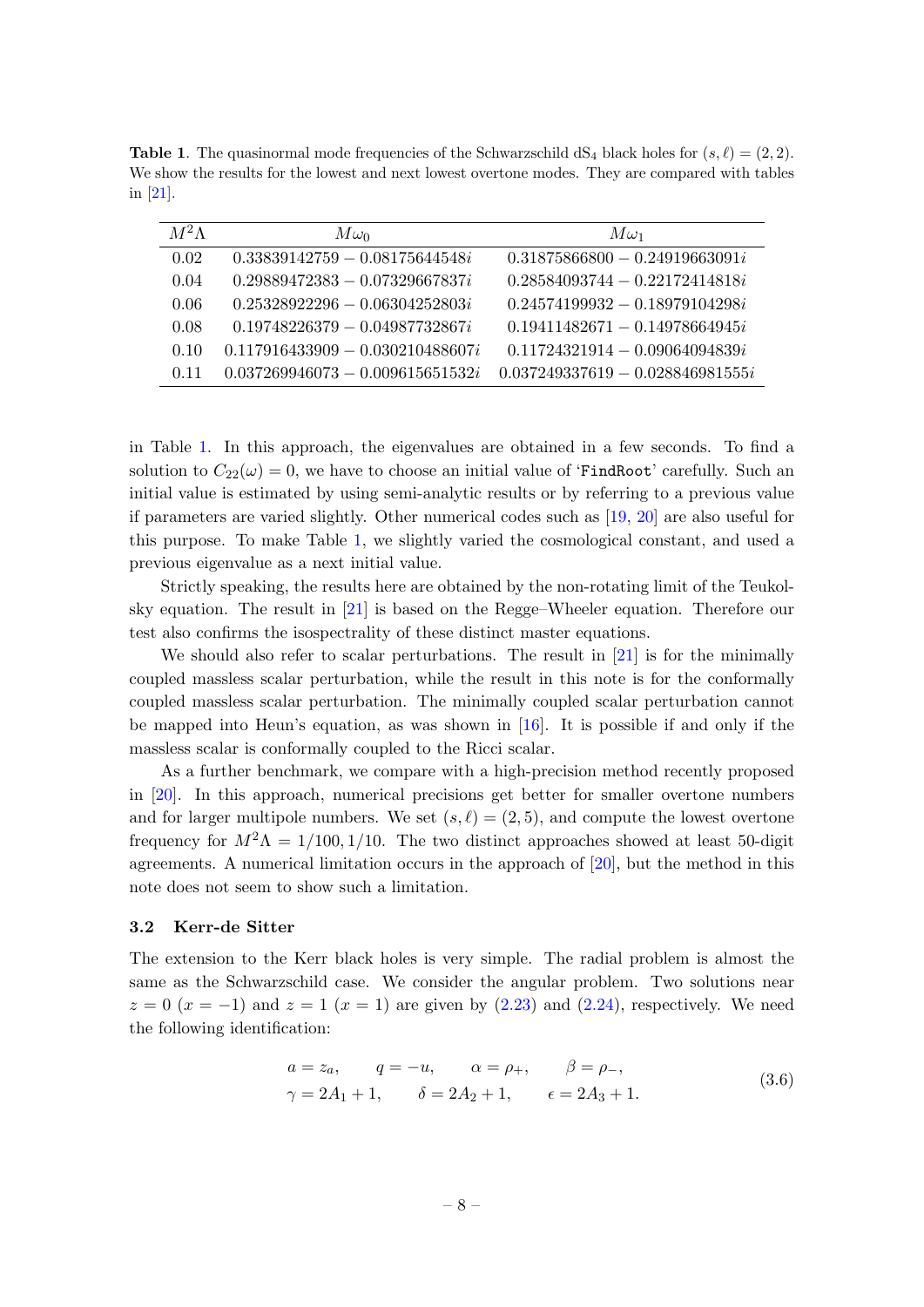Let us see the boundary conditions. Near  $x = -1$  ( $z = 0$ ), the original eigenfunctions behave as

$$
S_{01}(x) := z^{A_1}(z-1)^{A_2}(z-z_a)^{A_3}(z-z_\infty)y_{a01}(z) \sim (1+x)^{(m-s)/2},
$$
  
\n
$$
S_{02}(x) := z^{A_1}(z-1)^{A_2}(z-z_a)^{A_3}(z-z_\infty)y_{a02}(z) \sim (1+x)^{-(m-s)/2}.
$$
\n(3.7)

where we use the subscript  $a$  to distinguish the solutions from those for the radial problem. Hence we should choose  $S_{01}(x)$  for  $m > s$  or  $S_{02}(x)$  for  $m < s$ . For  $m = s$ , both are equivalent. Similarly, the behavior near  $x = 1$  is given by

$$
S_{11}(x) := z^{A_1}(z-1)^{A_2}(z-z_a)^{A_3}(z-z_\infty)y_{a11}(z) \sim (1-x)^{-(m+s)/2},
$$
  
\n
$$
S_{12}(x) := z^{A_1}(z-1)^{A_2}(z-z_a)^{A_3}(z-z_\infty)y_{a12}(z) \sim (1-x)^{(m+s)/2}.
$$
\n(3.8)

The regularity condition depends on the sign of  $m+s$ . In summary, we have four branches to classify the regularity conditions of  $S(x)$  depending on values of s and m. The same classification is found in the asymptotically flat case in [\[13\]](#page-11-10).

Let us consider the case  $(s, \ell) = (-2, 2)$  for concreteness. Since  $|m| \leq 2$ , the regularity condition requires  $S_{01}(x)$  and  $S_{11}(x)$  at both sides. Their linear dependence leads to  $C_{12} = 0$ . However, in the angular problem, the two exponents 0 and  $1 - \delta$  at  $z = 1$ are integers. Therefore the linear independence of  $y_{a11}(z)$  and  $y_{a12}(z)$  is not guaranteed. Recall that our interested boundary condition is just the regularity of  $S(x)$  at  $x = \pm 1$ . This condition is simply satisfied by the linear dependence of  $S_{01}(x)$  and  $S_{11}(x)$ , which leads to

$$
W[y_{a01}, y_{a11}] = 0. \t\t(3.9)
$$

Keep in mind that this condition may be modified, depending on the values of s and m. In the radial problem, we impose the same condition as in the previous subsection:

$$
\frac{W[y_{r02}, y_{r11}]}{W[y_{r12}, y_{r11}]} = 0.
$$
\n(3.10)

These two conditions determine  $\omega$  and  $\lambda$  simultaneously. We show some numerical results in Table [2.](#page-10-0)

#### <span id="page-9-0"></span>4 Remarks

In this note, we reported the power of 'HeunG' in *Mathematica 12.1* to get quasinormal frequencies of Kerr-de Sitter black holes. This way enables us to reach the QNM frequencies very accurately in a remarkably short time. We can also construct the explicit eigenfunctions. To search numerical solutions to the Wronskian conditions, we need proper initial values. So far, we do not have a systematic way to do so for the Kerr-dS black holes. It is desirable to find (semi-)analytic results for this purpose. Some partial results are found in [\[11,](#page-11-6) [17,](#page-12-3) [23\]](#page-12-8) for example.

In the Kerr-AdS<sub>4</sub> black holes, the construction of the solutions is the same as the dS case. In the computation of the QNMs, however, the boundary condition is more involved. The boundary condition for the radial Teukolsky equation of the Kerr-AdS<sub>4</sub> black holes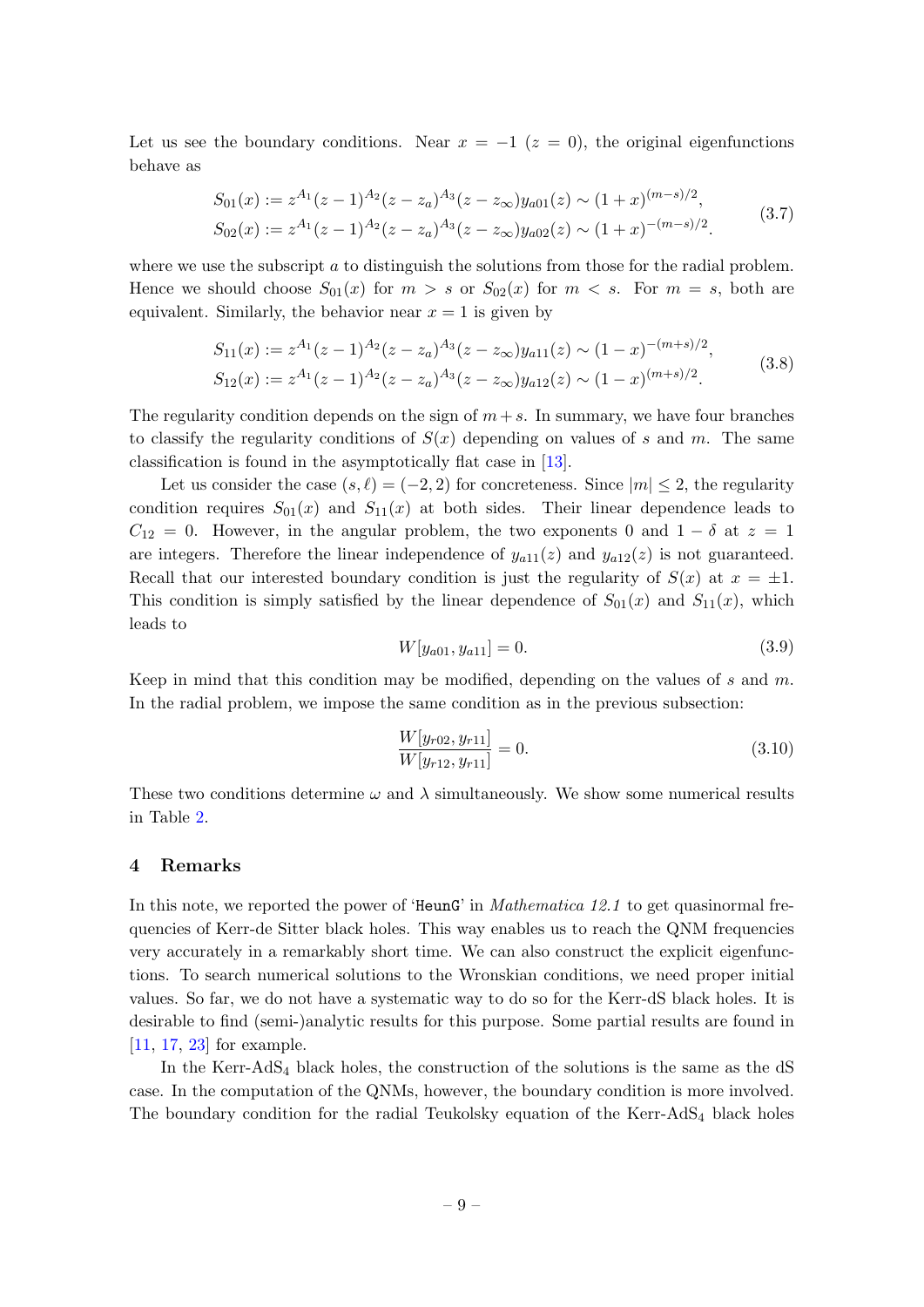<span id="page-10-0"></span>**Table 2.** The eigenvalues of the Kerr-dS<sub>4</sub> black hole for  $(s, \ell, m) = (-2, 2, 2)$ . For comparison, we borrowed a setup in [\[22\]](#page-12-9). The cosmological constant is fixed at  $\Lambda = 3$ . The mass  $M (\approx 0.1205)$  is fixed precisely so that  $\Delta'_r(r_+)/(2r_+)|_{a=0} = 4/10$ . The results are compared with Table I in [\[22\]](#page-12-9).

| $\boldsymbol{a}$ | $-2\omega_{22}$               | $-2\lambda$ 22                      |
|------------------|-------------------------------|-------------------------------------|
| $10^{-4}$        | $2.418767521 - 0.594425984i$  | $-0.001612340016 + 0.000396276388i$ |
| 0.05             | $3.120126838 - 0.582550072i$  | $-0.9978941169 + 0.1924823086i$     |
| 0.1              | $4.545705311 - 0.512759887i$  | $-2.860148411 + 0.335152309i$       |
| 0.121            | $6.785133281 - 0.221854155i$  | $-5.186821705 + 0.173003125i$       |
| $10^{-4}$        | $-2.416524801 - 0.594456639i$ | $0.001611188212 + 0.000396312032i$  |
| 0.05             | $-1.940643745 - 0.602211690i$ | $0.6904947105 + 0.2029675995i$      |
| 0.1              | $-1.579725415 - 0.612609462i$ | $1.2295440010 + 0.4190463078i$      |
| 0.121            | $-1.451660548 - 0.617989918i$ | $1.430082521 + 0.515303128i$        |

was discussed in [\[17\]](#page-12-3). It would be nice to apply our method to the computation of the QNM eigenvalues for the Kerr-AdS case.

The flat case is more delicate in a sense. In the radial problem we have to consider a two-point boundary problem between a regular singular point and an irregular singular point. The confluent Heun function 'HeunC' is based on the regular solution at  $z = 0$ , a regular singular point. We cannot use it for the construction of local solutions at  $z = \infty$ , the irregular singular point. We need modifications to compute the QNMs for the flat case.

A simple resolution is to extrapolate small  $\Lambda$  data to  $\Lambda = 0$ . Figure [1](#page-11-12) shows the small  $\Lambda$  behavior of Re  $M\omega$  and Im  $M\omega$  for  $(s, \ell, m) = (-2, 2, 2)$  and  $a/M = 4/5$  ranging  $1/10000 \leq M^2 \Lambda \leq 20/10000$ . The procedure in this note works for quite small values of  $M<sup>2</sup>Λ$ . We extrapolate these data to  $M<sup>2</sup>Λ = 0$  by using 'Fit' with an ansatz

$$
M_s \omega_{\ell m} \approx \sum_{j=0}^{o} s w_{\ell m}^{(j)} (M^2 \Lambda)^j.
$$
 (4.1)

We dynamically vary the maximal order *o*, and read off stable digits of  $\frac{1}{s}w_{\ell m}^{(0)}$ .<sup>[7](#page-10-1)</sup> We finally get

$$
{}_{-2}w_{22}^{(0)}(a/M=4/5) = 0.58601697490887032192 - 0.07562955235606141395i, \qquad (4.2)
$$

which agrees with the QNM frequency of the asymptotically flat Kerr black holes [\[25\]](#page-12-10), and gives a more precise prediction.

Another possible resolution has been proposed in  $[6, 13]$  $[6, 13]$  $[6, 13]$ . In this approach, a confluent Heun solution at  $z = 1$  is analytically continued to infinity that is an irregular singular point. It would be interesting to apply 'HeunC' to asymptotically flat rotating black holes along this line.

<span id="page-10-1"></span><sup>7</sup>Almost the same result is obtained by Richardson's extrapolation [\[24\]](#page-12-11).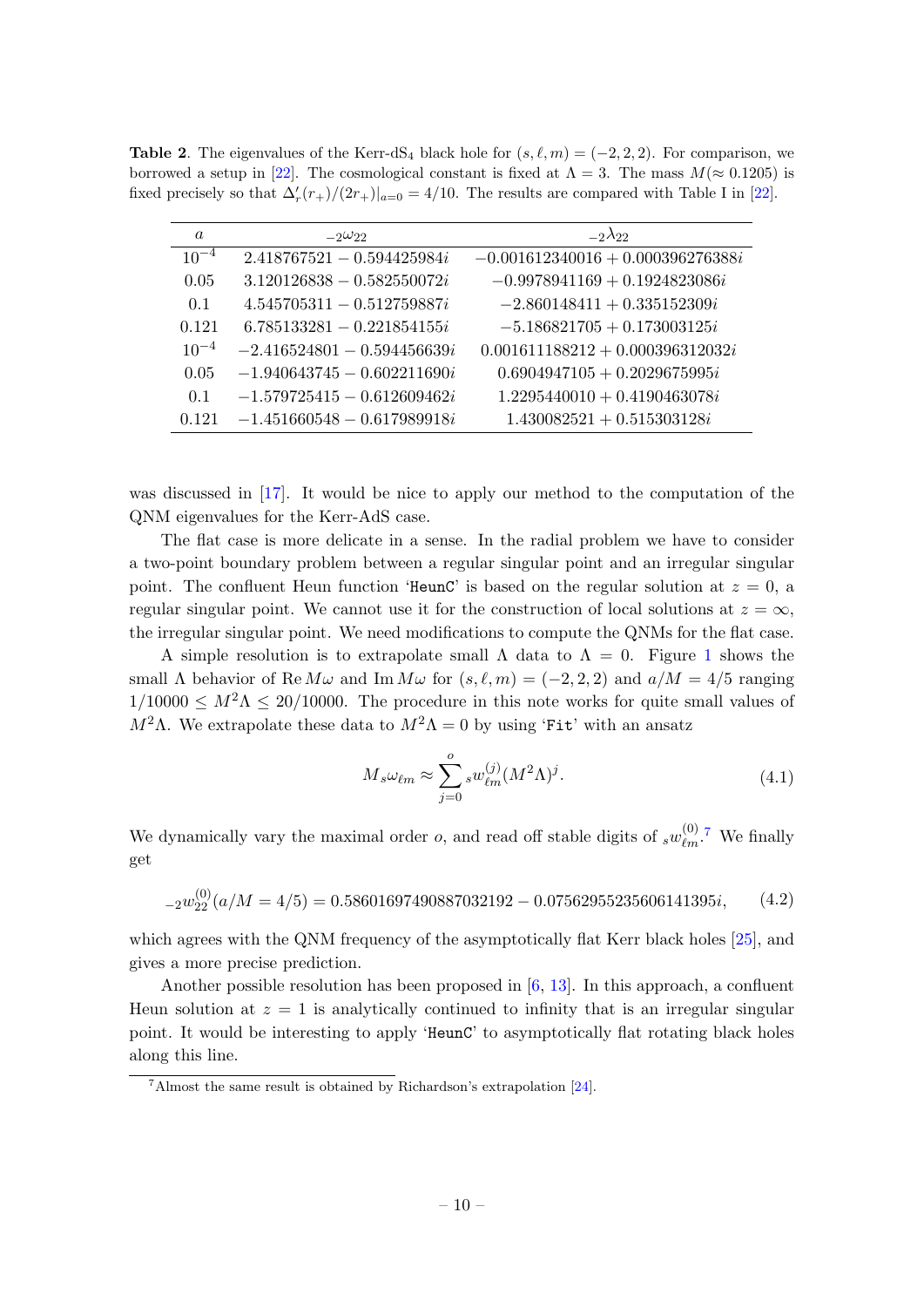

<span id="page-11-12"></span>Figure 1. These panels show the real and imaginary parts of  $M_{-2}\omega_{22}$  for almost asymptotically flat black holes at  $a/M = 4/5$ . We can extrapolate them to the strictly flat case.

#### Acknowledgments

The author thanks Gleb Aminov, Alba Grassi, Akihiro Ishibashi, Michio Jimbo and Masashi Kimura for helpful discussions and/or kind correspondence. This work is supported by JSPS KAKENHI Grant No. JP18K03657.

#### References

- <span id="page-11-0"></span>[1] <https://reference.wolfram.com/language/ref/HeunG.html>.
- <span id="page-11-1"></span>[2] A. Ronveaux, Heun's Differential Equations, Oxford University Press, Oxford, New York, October 1995.
- [3] G. Kristensson, Second Order Differential Equations: Special Functions and Their Classification, Springer Science & Business Media, August 2010.
- <span id="page-11-2"></span>[4] DLMF: 31 Heun Functions, <https://dlmf.nist.gov/31>.
- <span id="page-11-7"></span>[5] <https://www.maplesoft.com/support/help/Maple/view.aspx?path=HeunG>.
- <span id="page-11-8"></span>[6] P. P. Fiziev, Exact solutions of Regge–Wheeler equation and quasi-normal modes of compact objects, Class. Quantum Grav. 23 (2006) 2447–2468.
- <span id="page-11-9"></span>[7] O. V. Motygin, *On numerical evaluation of the Heun functions*, May 2015, [https://github.com/motygin/Heun\\_functions](https://github.com/motygin/Heun_functions).
- <span id="page-11-3"></span>[8] T. Birkandan and M. Hortaçsu, *Quantum field theory applications of heun type functions*, Rept. Math. Phys. 79 (2017) 81–87.
- <span id="page-11-4"></span>[9] M. Hortaçsu, Heun Functions and Some of Their Applications in Physics, Adv. High Energy Phys. 2018 (2018) 8621573.
- <span id="page-11-5"></span>[10] S. A. Teukolsky, Rotating Black Holes: Separable Wave Equations for Gravitational and Electromagnetic Perturbations, Phys. Rev. Lett. 29 (1972) 1114–1118.
- <span id="page-11-6"></span>[11] H. Suzuki, E. Takasugi and H. Umetsu, Perturbations of Kerr-de Sitter Black Holes and Heun's Equations, Prog. Theor. Phys. 100 (1998) 491–505.
- <span id="page-11-11"></span>[12] R. Maier, The 192 solutions of the Heun equation, Math. Comp. 76 (2007) 811–843.
- <span id="page-11-10"></span>[13] P. P. Fiziev, Classes of exact solutions to the Teukolsky master equation, Class. Quantum Grav. 27 (2010) 135001.